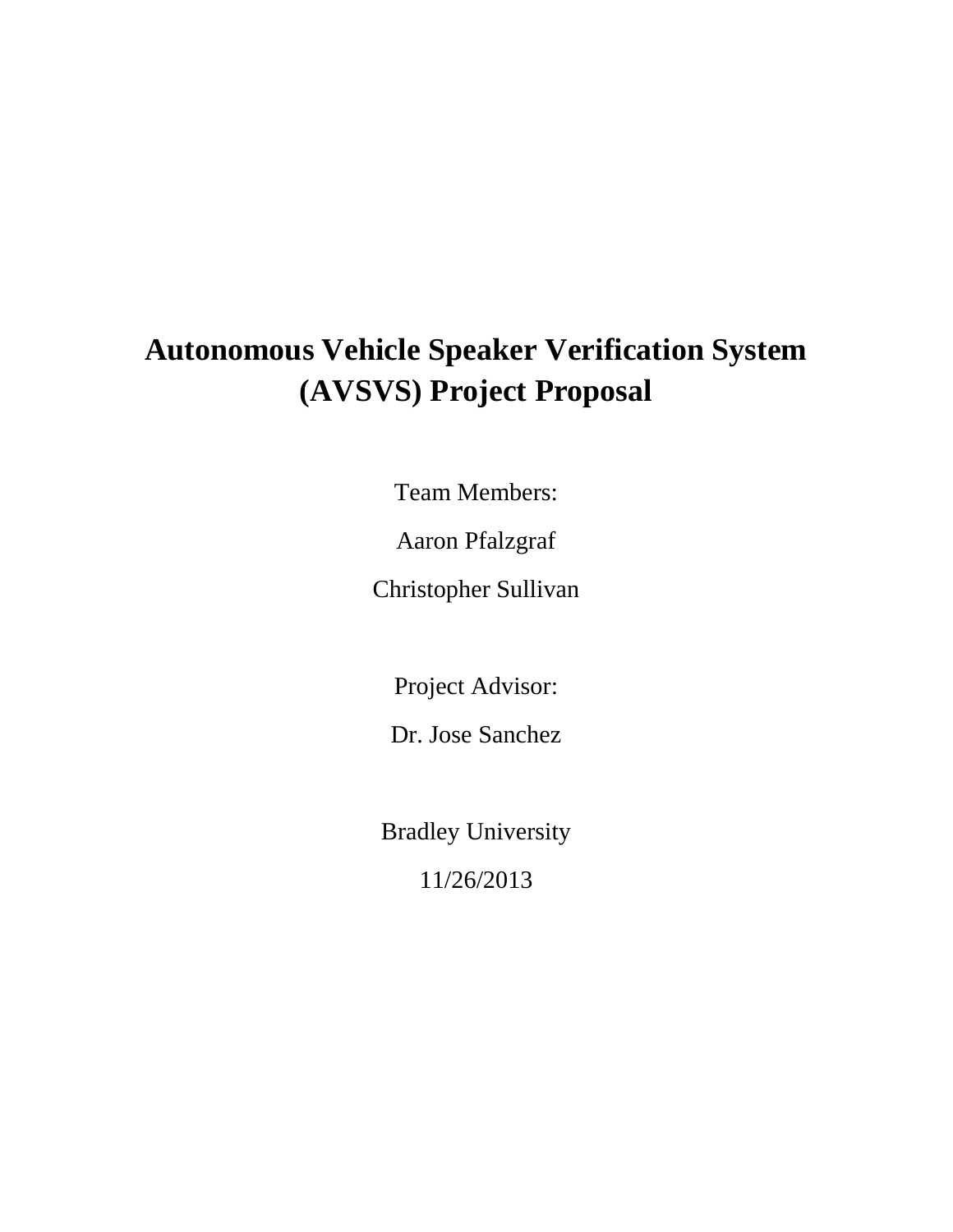#### **Project Summary:**

Speaker verification systems are capable of verifying the identity of an individual by the sound of their voice. Such systems are not to be confused with speech recognition systems which are intended to determine what word a user has said regardless of that user's identity. This characteristic of speech recognition systems makes them inherently unsecure for voicecommand-based autonomous vehicle control applications. This project seeks to mitigate these security risks by integrating a speaker verification system into a voice-command-based autonomous vehicle control system. The final result will be an autonomous vehicle that will accept voice commands from only one designated operator.

## **System Overview:**

#### **Hardware:**

The complete system block diagram is shown in Fig. 1. A speaker talks into the microphone to generate a digital speech signal. This digital speech signal is passed into the digital signal processor. The digital signal processor processes the speech as either training data or verification request data. It generates and stores a new comparison model in the first case or checks the data against an existing comparison model in the second case. If verification request data is adequately similar to the stored designated operator comparison model, the DSP sends the operator's voice command to the microcontroller unit. The MCU performs motor control and makes the autonomous vehicle obey the operator's command.



*Fig. 1, Hardware connections*

#### **Software:**

The software block diagram to be implemented on the digital signal processor is shown in Fig. 2. The software follows two distinct paths depending on whether the input data is training data or verification request data. For ease of understanding, this diagram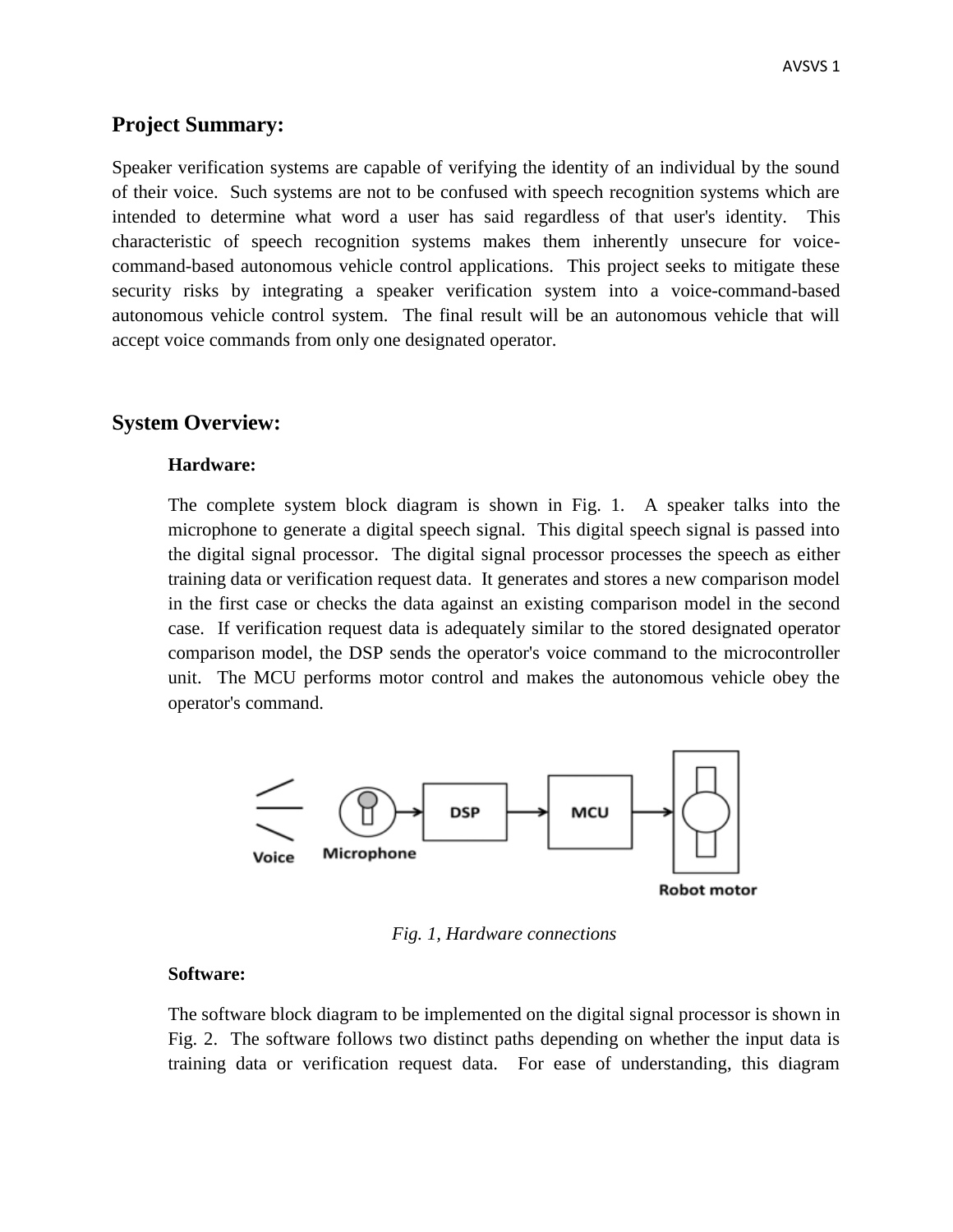assumes that model generation is accomplished by the DSP. Model generation may be performed in MATLAB and hardcoded into the DSP.

The speech data is windowed into 20-40 ms long frames using a Hamming window with 50-70% overlap in the pre-processing block. A feature vector of at least 10 mel-warped cepstral coefficients is calculated to describe each frame during feature extraction. These feature vectors are used to train an artificial neural network comparison model if the signal is training data. Otherwise, the feature vectors are passed into the existing artificial neural network comparison model to generate a similarity score between the designated operator's voice and the current user's voice. If this similarity score is above the acceptance threshold, the speaker is accepted as the designated operator, and the DSP communicates his or her voice command to the MCU.



*Fig. 2, Software block diagram*

## **Performance Specifications:**

- Operator rejection error shall be minimized to under 1% for safety reasons
- Imposter acceptance error is desired to be under 2% but may be modified to accomplish the desired operator rejection error percentage
- Speech shall be sampled at 16 kSamples/sec
- System shall function properly in a mildly noisy environment
- Maximum operator-to-vehicle distance for proper functionality shall be at least 10 ft
- Speaker verification shall be accomplished without delay time perceptible to the operator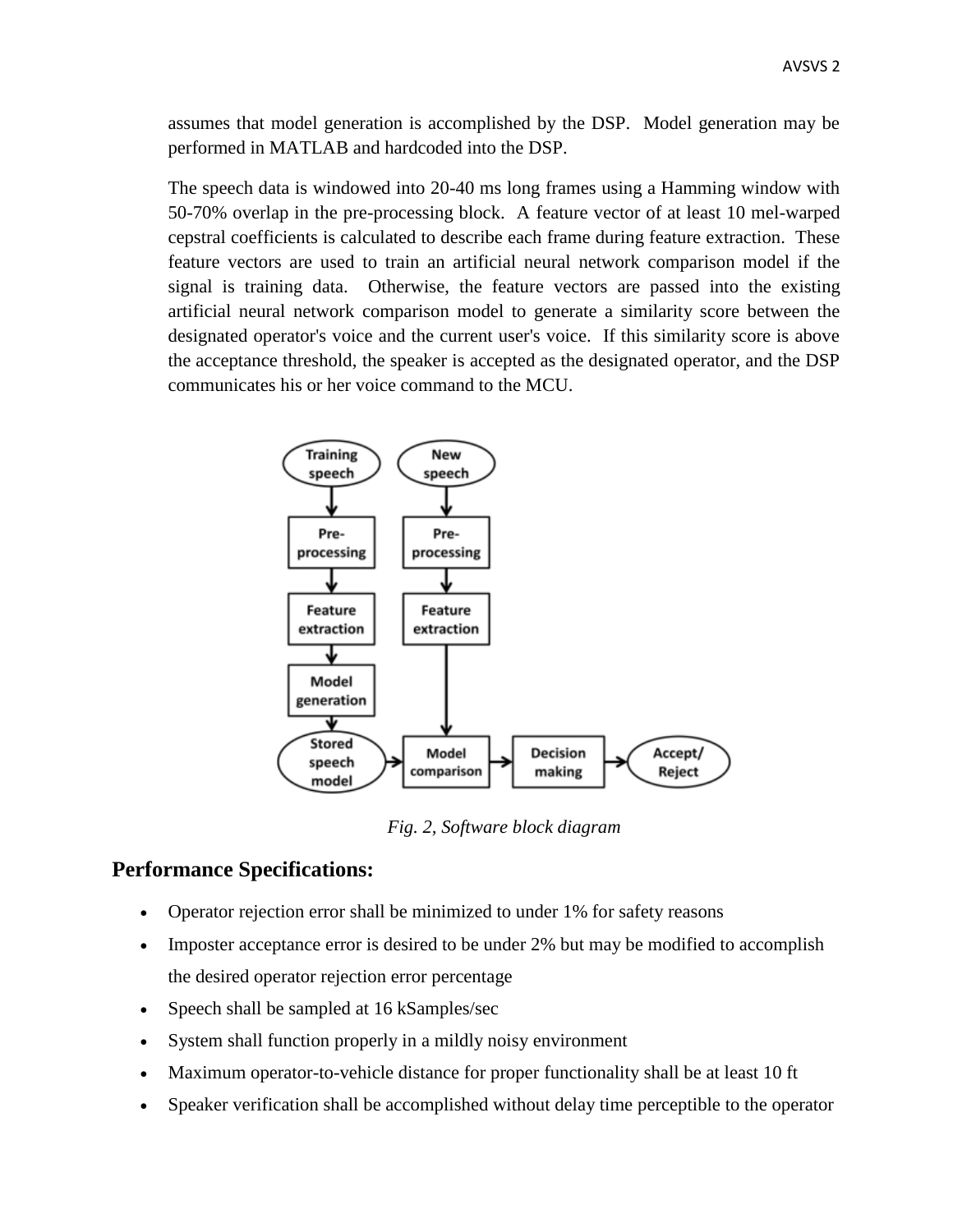# **Hardware Decisions and Equipment List:**

### **Microphone:**

- 180 degree pickup
- Up to 25 ft. range
- USB Powered
- Digital line out for listening

## **Digital Signal Processor:**

- C5505 ezDSP from Texas Instruments
- USB Powered
- Digital line out and in
- Support for I2C
- 150 MHz clock

# **Initial Simulation Results:**

Simulations of the speaker verification system have been carried out in MATLAB. The simulations were focused on training an artificial neural network to differentiate between a certain individual's voice and anyone else's voice. For these tests, all imposters were tested against Cree's voice.

## **Simulation Conditions:**

- Population size of 9: 2 female, 7 male
- Tested the words "stop" and "go"
- Speech recorded with an AKG D5 dynamic microphone using a PreSonus Audiobox pre-amplifier at 16 kSamples/sec
- Artificial neural network trained with 50,000 iterations using back-propagation and adaptive learning
- 2 hidden layers with 20 nodes each in the artificial neural network
- 15 mel-cepstral coefficients calculated per 25 ms speech frame with 70% overlap
- Acceptance score threshold set to 0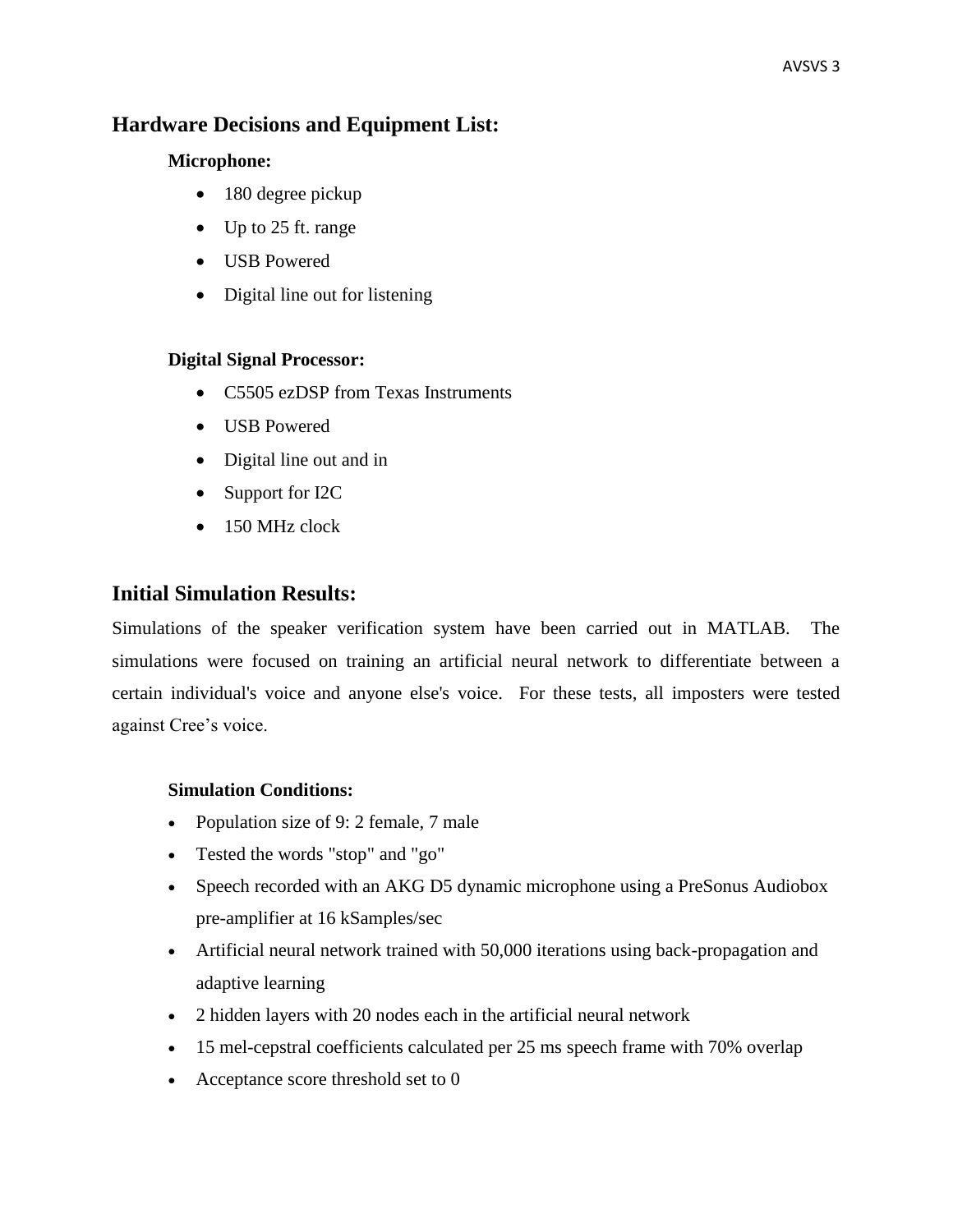#### **Simulation Results:**

**"Stop":**

- 0 true speaker rejection out of 28 generated networks
- 0 imposter acceptances out of 28 generated networks

**"Go":**

- 1 true speaker rejection out of 28 generated networks
- 0 imposter acceptances out of 28 generated networks

#### **Simulation Discussion:**

The conducted simulation shows that the variability among artificial neural networks trained using the same data is almost sufficiently low to meet error specifications. This variability can likely be reduced by editing a few parameters from the simulation conditions. Finding which parameters to edit will require further testing and research. Successfully meeting the desired error specifications will also require generating an artificial neural network with low score variability among many different speech samples of the same user. This characteristic could not yet be tested by simulation, but it will be far easier to test once the system is implemented on the digital signal processor with an attached microphone. Until the microphone can be used to test a huge variety of speech samples quickly, the quality of the system will continue to be evaluated based on the variability among networks generated with the same pre-recorded training data.

#### **Schedule:**

The work next semester will be divided into several sections. The primary part of the work will be coding the current system we have in MATLAB into C code using the Code Composer IDE. In order to accomplish this, we allowed ourselves some time to learn Code Composer. The next major task would be to interface MATLAB array with a C array. This is because we plan on doing our model generation in MATLAB and then coding the weights on the DSP. The last major part of the work will be spent organizing the research into papers, presentations, etc.